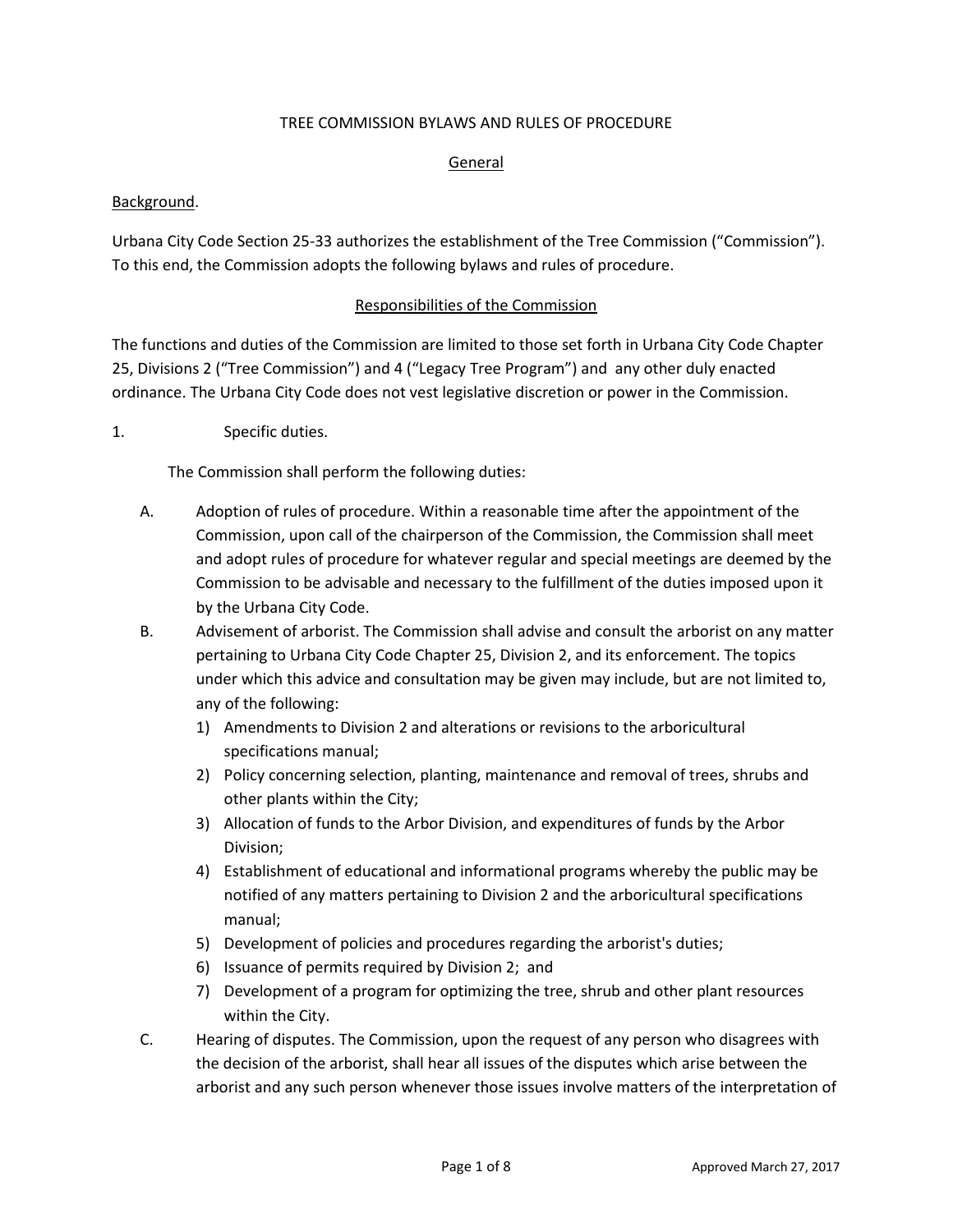the arboricultural specifications manual or of the interpretation or enforcement of Division 2, including disputes regarding the issuance of permits, or the concurrence or nonconcurrence of the arborist in permits required under the Urbana City Code, or the abatement of nuisances. The decision of a majority of the appointed members of the Commission with regard to such dispute shall be binding upon the arborist.

- D. Designation of legacy trees. The Commission shall evaluate and designate legacy trees and provide public forum for comments on legacy tree delisting requests.
	- 1) Evaluation. If the property owner on which a nominated tree is located has given written consent to participation in the Legacy Tree Program, the arborist shall submit his/her legacy tree assessment findings regarding the nominated tree to the Commission along with the arborist's recommendation regarding whether the nominated tree should be designated as a "legacy tree." On receiving the arborist's recommendation, the commissioners may individually inspect the nominated tree prior to making a final determination of a legacy tree designation.
	- 2) Designation. On receiving the arborist's recommendation and on completion of any individual inspections, the Commission shall consider, at its next regular or special meeting, whether the nominated tree qualifies under the legacy tree assessment set forth in Urbana City Code Section 25-71, and may designate the nominated tree as a "legacy tree" by majority vote of those voting members present and voting.
	- 3) Delisting a healthy designated legacy tree. A property owner pursuing the removal of a legacy tree from the Legacy Tree Program for reasons other than those stated in Urbana City Code Section 25-72 may do so at his/her own discretion, following issuance of a legacy tree delisting permit by the arborist. The legacy tree delisting permit application shall be included as an agenda item on the Commission meeting agenda. Any individual wishing to speak on the pending legacy tree delisting permit application shall have the opportunity to do so during the public input section of the Commission meeting.
	- 4) Denial of application. The Commission shall have no authority to deny a legacy tree delisting permit application.

## Membership

## 2. Composition.

As specified in Urbana City Code Section 23-34, The Commission shall be composed of ten (10) commissioners. Seven (7) commissioners shall be appointed by the mayor with the approval of the council. These seven (7) commissioners, of which four (4) shall be selected on the basis of their expertise in a field related to plants and trees, and the remaining three (3) who shall be knowledgeable in other areas to provide additional perspectives, shall serve without pay and shall reside within the City. The remaining three (3) commissioners shall be ex officio and shall not vote. The three (3) ex officio commissioners shall be: the Director of Public Works, the Director of Parks and Recreation of the Urbana Park District or his/her representative, and the arborist.

3. Terms.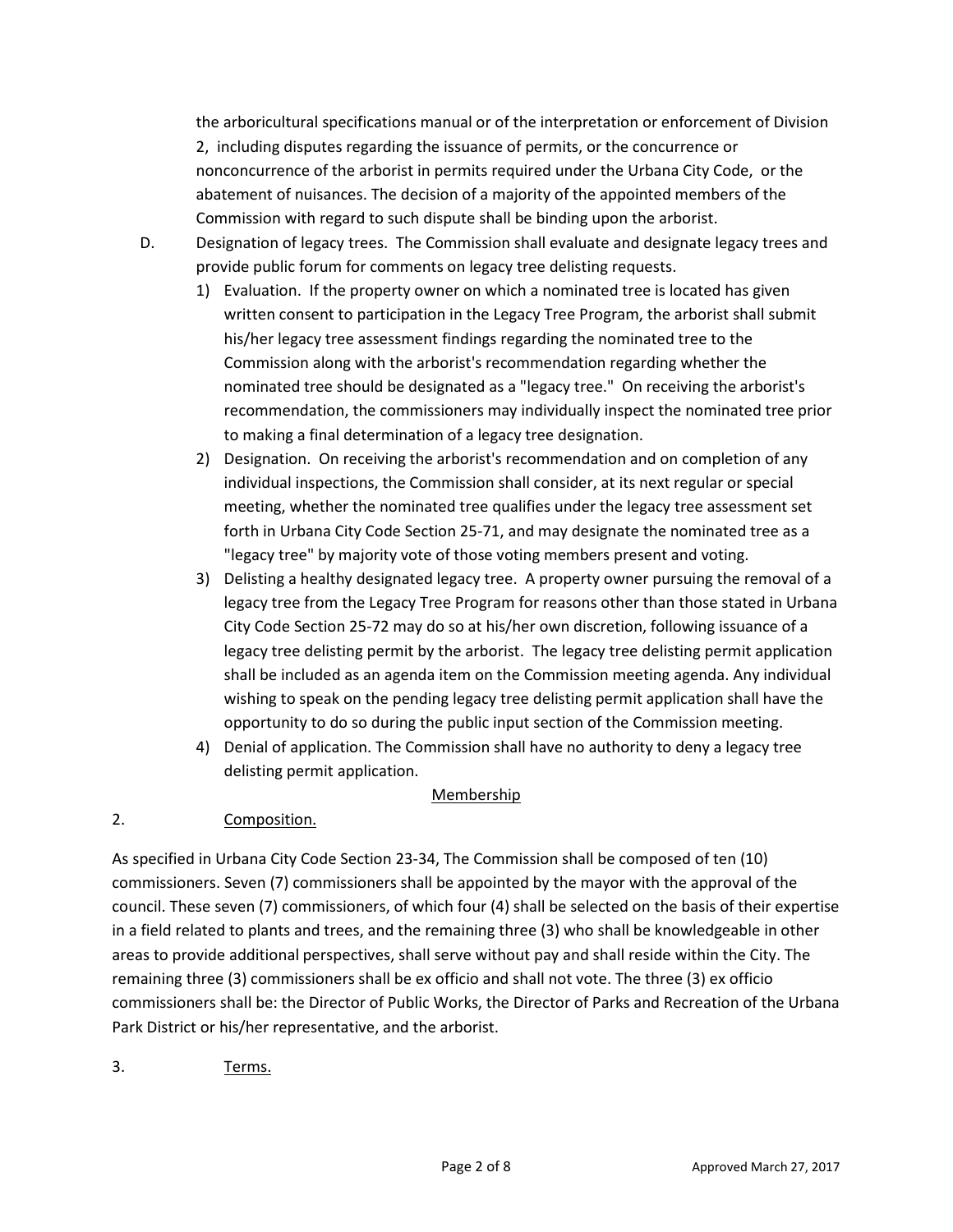- A. Except as otherwise provided in Urbana City Code section 25-35, each commissioner of the Commission shall serve for a term of three (3) years. Any commissioner initially appointed to the Commission who is not an ex officio member shall serve for such term as is appropriate to stagger the terms of office of the seven (7) commissioners who are not ex officio members so that the terms of office of any two (2) such commissioners shall expire in one year, the terms of office of any two (2) such other commissioners shall expire in the next subsequent year and the terms of office of the remaining three (3) such commissioners shall expire in the year thereafter.
- B. All commissioners must successfully complete electronic training on the Open Meetings Act within 90 days of their appointment.

## 4. Expiration of Terms, Filling of Vacancies, Removal of Members.

The length of time between the date of appointment of any commissioner and the next July first shall be calculated as one year of the term of the commissioner so appointed. Within thirty (30) days following the expiration of the term of any appointed commissioner, a successor shall be appointed by the mayor with the approval of the council, and the successor shall serve for a term of three (3) years. Should any commissioner resign or be removed from the Commission, a successor shall be appointed by the mayor and shall serve for the unexpired period of the vacated term. A member of the Commission may be removed by the mayor with the approval of a majority of council for good cause.

## 5. Chairperson.

- A. The mayor shall designate the chairperson of the Commission. If the office of the Chair becomes vacant or if the Chair is unwilling or unable to perform his or her duties, the Vice-Chair shall perform the Chair's duties until the mayor appoints a successor to the Chair.
- B. Except as otherwise provided herein, the Chair shall have the duties and powers to:
	- 1) Preside over all deliberations and meetings of the Commission;
	- 2) Vote on all questions before the Commission;
	- 3) Call special meetings of the Commission in accordance with these bylaws.

## 6. Vice-Chair.

The Vice-Chair shall be selected by a majority of the members present at a regular meeting of the Commission. The Vice-Chair shall conduct meetings in the absence of the Chair.

#### 7. Recording Secretary.

- A. The Recording Secretary shall:
	- 1) Maintain an accurate, permanent and complete record of all proceedings conducted during the Commission meetings and of all actions taken by the Commission;
	- 2) Prepare the minutes of all Commission meetings;
	- 3) Give all notices of regular and special Commission meetings as required by the Open Meetings Act;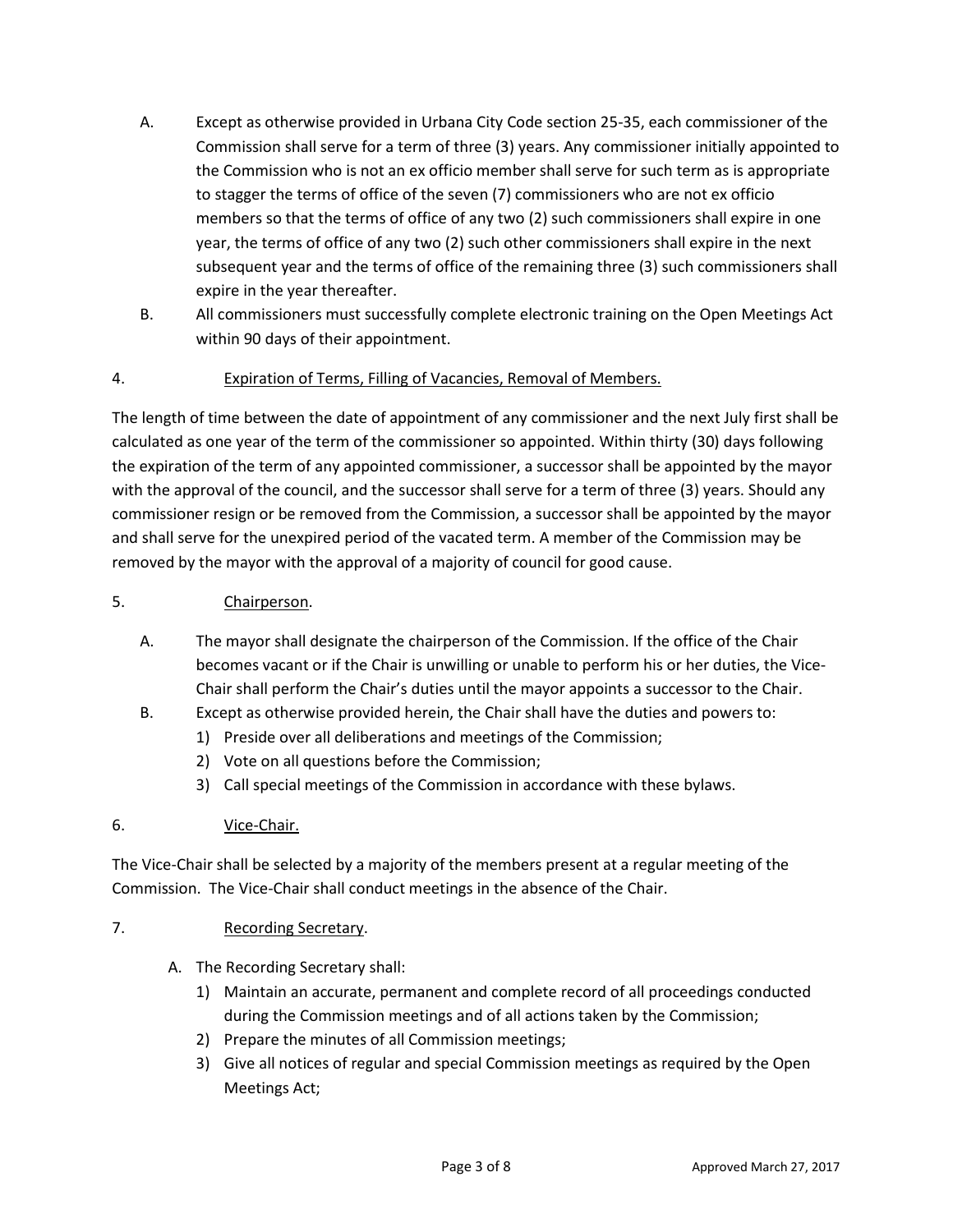- 4) Inform the Commission members of correspondence and other communications relating to Commission business;
- 5) Conduct correspondence on behalf of the Commission as directed by the Chair or the Commission;
- 6) Attend all Commission meetings or send a designee to do the same; and
- 7) Compile all required records and maintain the necessary files, indexes, maps and plans as directed by the Chair or Commission.
- B. The Recording Secretary shall perform such other duties for the Chair or the Commission as may reasonably be directed.

#### Meetings

#### 8. General Procedures.

- A. Any person requesting that the Commission review or consider an item within its authority shall make a written request to the Chair, arborist or his/her designee. If the request concerns a dispute of a decision of the arborist, the Chair, arborist, or his/her designee shall direct the Recording Secretary to place the matter on the agenda of the next scheduled regular meeting of the Commission. If the request concerns any other matter, the Chair, arborist, or his/her designee shall determine whether to place the matter on the meeting agenda of the Commission. The Commission may, by majority vote, direct that an issue be placed on a future agenda.
- B. Where appropriate or necessary for the Commission to consider an item or matter placed on its meeting agenda, the arborist or his/her designee may prepare a report which includes (i) sufficient technical data and information for the Commission to consider the respective item or matter; and (ii) a recommendation concerning any proposed action to be taken by the Commission which may include, but not necessarily be limited to, making recommendations to the council.
- C. All meetings of the Commission shall be subject to and conducted in compliance with the Open Meetings Act.

## 9. Regular Meetings.

Regular meetings of the Commission shall be held in the Engineering Conference Room at the Urbana Public Works Building, 706 South Glover Street, Urbana, Illinois, or at such other place as may be determined by the Commission. At the beginning of each calendar year, the Commission shall create and make available to the public a schedule of its regular meetings for that year, including their dates, times, and locations. The Commission shall meet quarterly when there is business to conduct, except in those instances where a public holiday falls on that day. At regular meetings, the Commission may consider all matters properly noticed before it.

10. Special Meetings.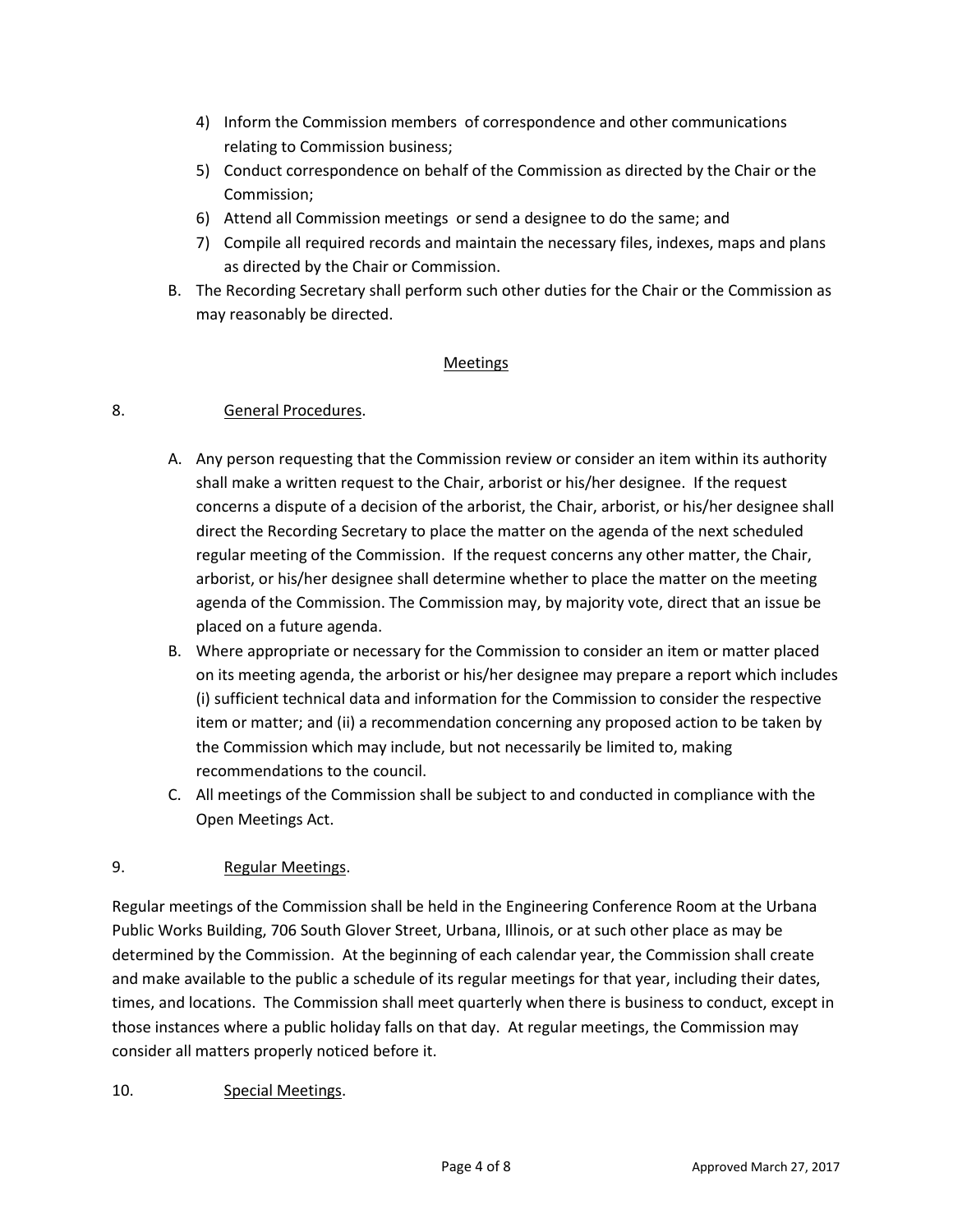The arborist may call a special meeting of the Commission on an as needed basis. The Chair may also, or upon the request of a majority of the members of the Commission, call a special meeting of the Commission. Unless otherwise specified in the notice of special meeting, all special meetings shall be held at the regular meeting place of the Commission. Only items specifically listed on the agenda may be discussed at a special meeting. Notice of special meetings shall be posted at least forty-eight (48) hours in advance thereof.

# 11. Public Meetings.

All Commission meetings shall be public meetings as per the Open Meetings Act.

## 12. Public Input.

Any person who seeks to address the members of the Commission will be permitted to speak on any matter listed on the agenda or on any other matter of public concern, subject to the following provisions:

- A. The meeting agenda shall designate a time during the meeting at which the public may address the members. The Chair may require persons wishing to speak during any portion of a meeting to sign in before the start of the meeting and to provide their names. The Chair may request speakers to provide their city of residence at sign in, but speakers are not obligated to provide their cities of residence in order to speak during public comment.
- B. Prior to speaking, each person must be recognized by the Chair.
- C. Public comment is limited to no more than five (5) minutes per person and to no more than one (1) hour per meeting, unless extended by consent of a majority vote of the members present. The Chair or his or her designee shall monitor each speaker's use of time and shall notify the speaker when the time allotted has expired.
- D. If the Chair recognizes that more than twenty (20) persons desire to speak, he or she may limit each speaker to comments of no more than three (3) minutes. Whenever any group of persons wishes to address the Commission on the same subject matter, the Chair may ask that a spokesperson be chosen from the group. If additional matters are to be presented by other persons in the group, the Chair may limit the number of such persons and may limit the presentation to information not already presented by the group spokesperson.
- E. Persons invited by the Chair to address the members are subject to such time limitations as the majority of the members present may prescribe.
- F. No member of the Commission is obligated to respond to anything contained in a person's public input.

## 13. Notice of Meetings.

- A. All notices of regular and special meetings shall be given in the manner provided for and in compliance with the Open Meetings Act.
- B. The Recording Secretary shall post the notice at the City Building and on the City's website and shall provide a copy of the notice to persons and organizations as provided by law and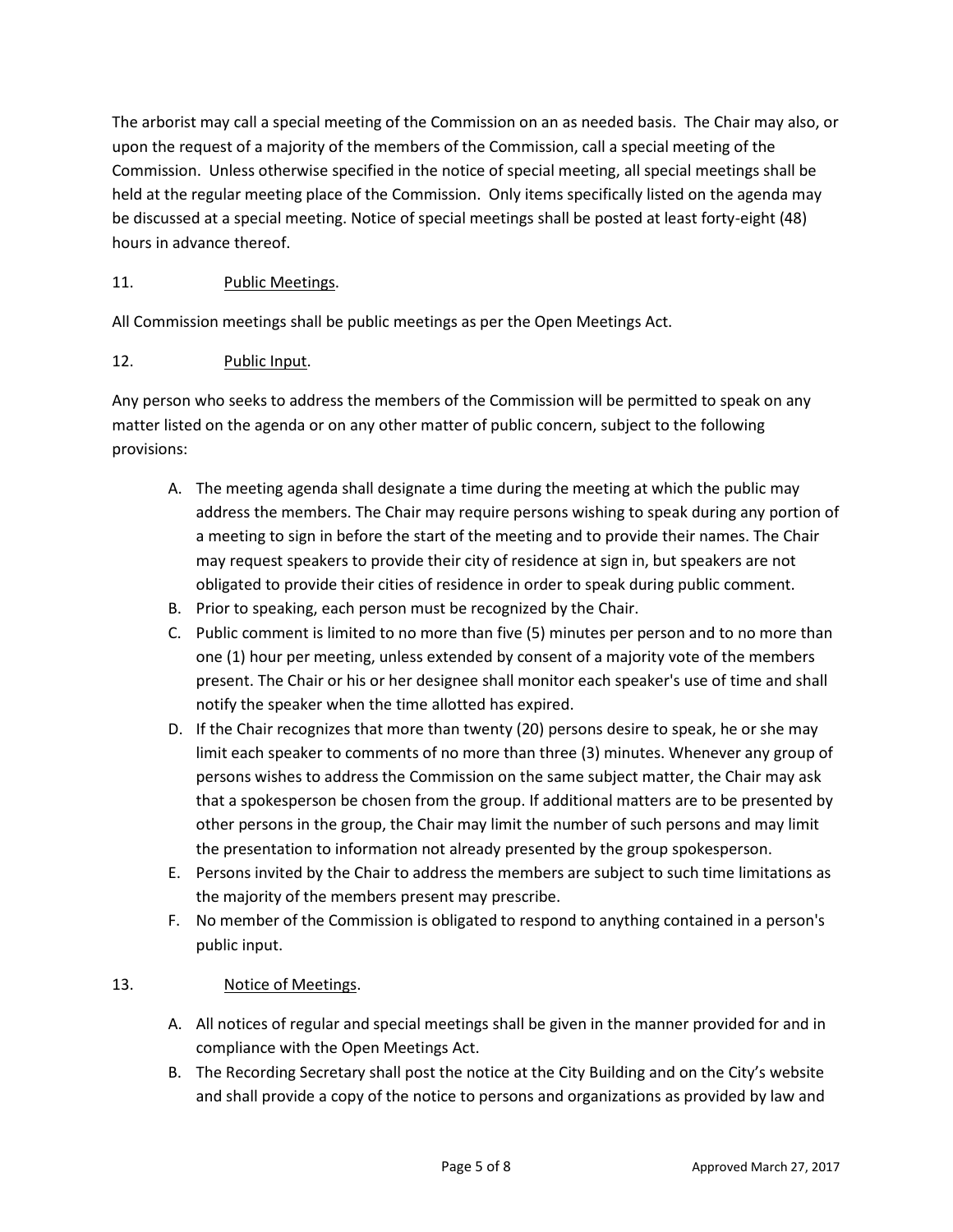to any person who has requested in writing to be notified of Commission meetings. The Recording Secretary shall also post a copy of the notice at the meeting site. At the discretion of the Recording Secretary, notice may also be provided to persons and organizations known to have a special interest in matters to be considered by the Commission.

C. Notice shall be given not less than forty-eight (48) hours in advance of a meeting.

## 14. **Agenda**; Order of Business.

- A. The order of business at all regular meetings shall be determined by the agenda which shall generally include the following items:
	- 1) Call to order and roll call;
	- 2) Approval of the agenda;
	- 3) Approval of minutes from previous meeting;
	- 4) Public comments;
	- 5) Unfinished business;
	- 6) Reports of City officials and staff, if not included as part of discussion of unfinished business;
	- 7) New business; and
	- 8) Adjournment.
- B. Any item may be taken out of order by direction of the Chair.
- C. The Commission cannot take final action on items not listed on the agenda.
- D. Public meetings shall last no longer than 2 hours, unless a majority of the members present vote to extend the meeting. In the absence of such vote, any unfinished business shall be continued to the next scheduled regular meeting or at a duly-noticed special meeting.

## 15. Quorum.

At any Commission meeting, a quorum shall consist of four (4) members. No commissioner may participate or vote electronically at a Commission meeting. No formal action shall be taken in the absence of a quorum, except to adjourn the meeting. For the purpose of establishing a quorum, members who have disqualified or recused themselves from participation in any matter shall be counted as present.

- 16. Voting.
	- A. Except as provided by these bylaws, rules of conduct or Illinois law, each Commission member is entitled to vote on all matters at all meetings. The Arborist, Director of Parks or representative, and such other City personnel and general public as the Chair may from time to time designate are entitled to participate in discussion, but do not have the right to vote.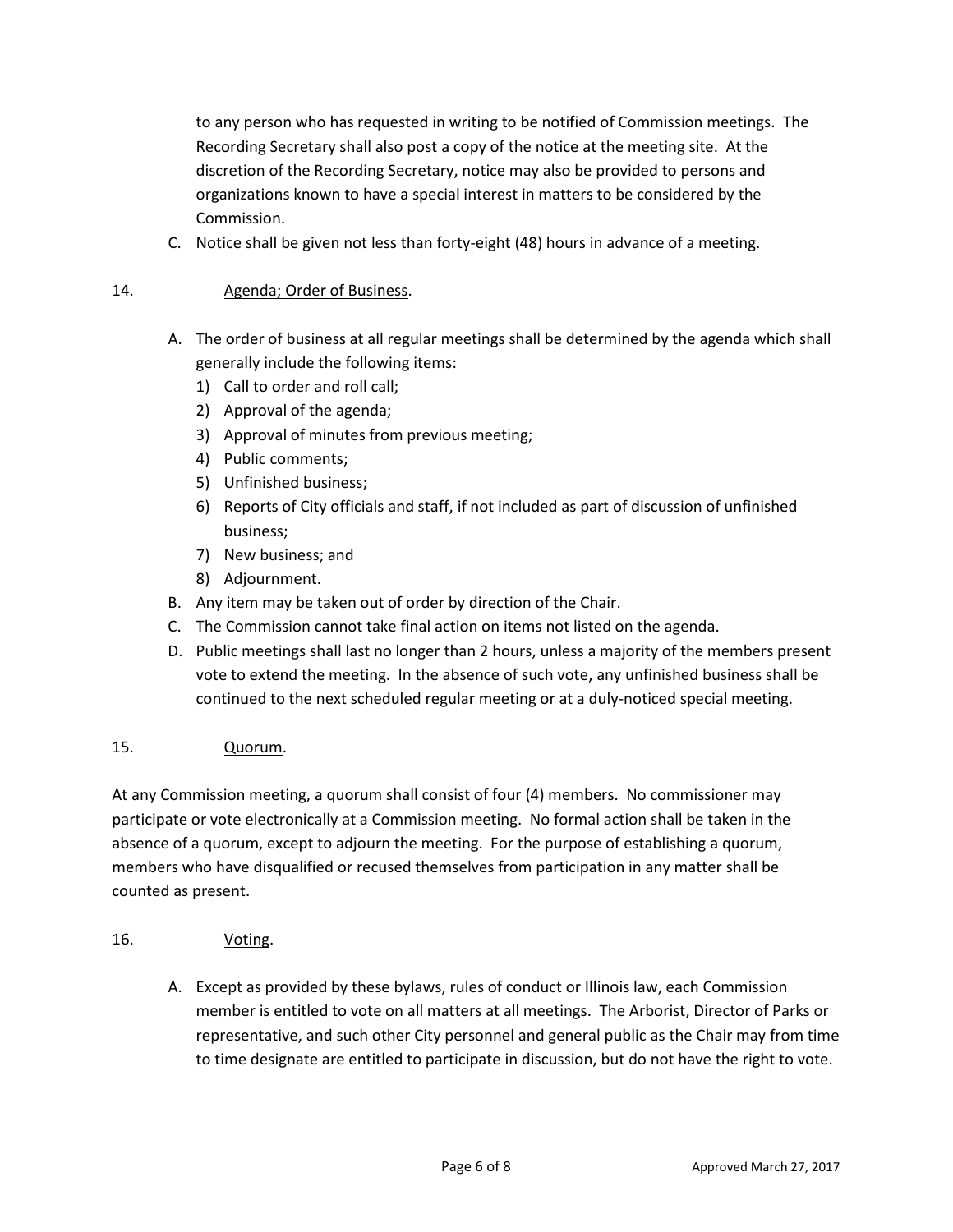- B. Each commissioner is deemed to have notice of all prior Commission deliberations and proceedings and, therefore, may vote on all matters before the Commission unless disqualified as provided in these bylaws.
- C. The concurrence of a majority of the voting members shall be necessary to determine any question before the Commission, except for amendments to the bylaws, in which case, the concurrence of a two-thirds majority is necessary. Majority is based on the number of votes cast, excluding abstentions, disqualifications and absences. A tie vote causes the motion to fail.
- D. When a matter is called for a vote, the Chair shall, before a vote is taken, restate the question and shall announce the decision of the Commission after such vote.
- E. Voting shall be by voice vote. In the event that the Chair cannot determine if there are more votes for or against the motion, then the Chair may call for a roll call vote.

# 17. Continuances; Remands.

Any item before the Commission may be continued to a subsequent meeting. A motion to continue an item shall specify the date or event upon which the item is to be considered. The requirements concerning notice of public meetings provided for in the Open Meetings Act shall apply insofar as whether additional notice of any continued meeting is required. Unless the council provides otherwise, any item it remands to the Commission for reconsideration shall be treated as a new item and proceedings shall be provided for as if the matter was initially before the Commission.

## 18. Minutes.

- A. The Recording Secretary or a designee shall be present at each meeting and shall cause the proceedings to be stenographically or electronically recorded. A full transcript is not required but written minutes giving a true reflection of the matters discussed at a meeting and the views of the participants shall be prepared and maintained by the Recording Secretary. The Recording Secretary shall record all votes on matters presented to the commission.
- B. Minutes of regular meetings shall be available to the public, upon request, within a reasonable time after a meeting and shall include the following:
	- 1) The date, time, and place of the meeting;
	- 2) Members present;
	- 3) Motions, proposals, and measure proposed and their disposition; and
	- 4) A summary description of any discussion of any matter.
- C. Members are expected to vote for approval of the minutes based on the accuracy of representation of events at the meeting. A vote in favor of adopting minutes does not signify agreement or disagreement with the Commission's actions memorialized in such minutes.
- 19. Conflict of Interest.